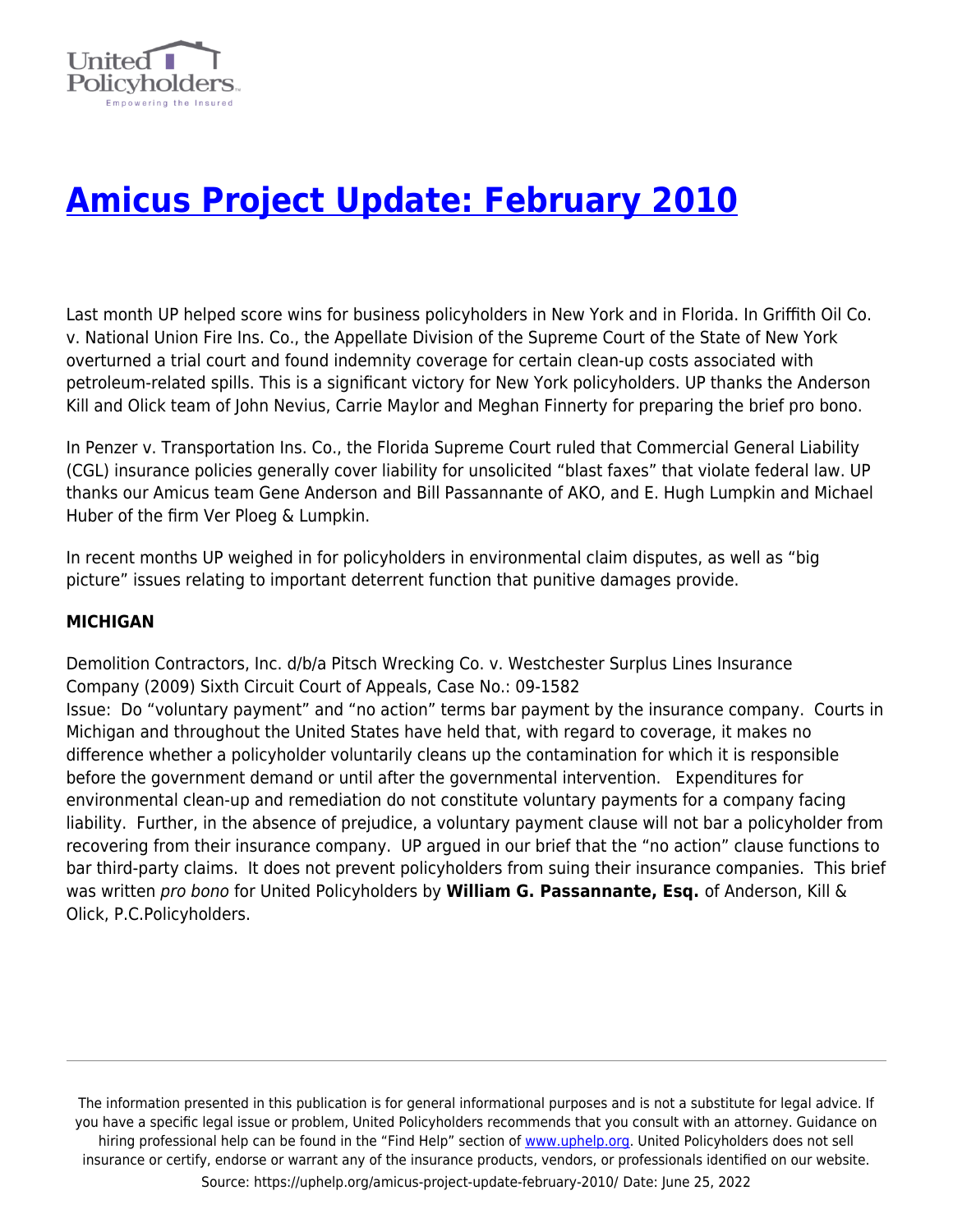

## **NEVADA**

Clinton, Merrick, G. Jr., vs. The Paul Revere Life Insurance Company, et al., (2009) Issue: Punitive damage awards that only slap an insurer on the wrist will fail to deter reprehensible behavior. In situations where insurers ignore the law and abandon the principles of good faith and fair dealing in a persistent manner, meaningful punitive damage awards are justified to temper the behavior of a member of this quasi-public industry. A punitive damage award must be sufficient in size to deter an insurer from committing similar reprehensible acts to the plaintiff **and** to society through a course of dealing that damages others in the same way. Wealth of the defendant remains an appropriate consideration when reviewing a punitive damages award. UP's brief was written *pro bono* for United Policyholders by **Kirk A. Pasich**, **Stephen N. Goldberg** and **Idan Ivri of Dickstein Shapiro, LLP.**

## **OHIO**

Pennsylvania General Insurance Co. vs. Park-Ohio Industries, Inc. (2009)

Supreme Court of Ohio, Case No. 2009-0104

UP joined with the Ohio Manufacturers Association (OMA), a statewide association that employs the majority of the 610,000 men and women that work in manufacturing in the state of Ohio. Together UP and OMA presented the policyholder's perspective that when a claim triggers multiple policies, the policyholder can choose to recover under any of its policies providing coverage for all sums that it was legally obligated to pay, up to the policy limits. UP's brief was drafted pro bono by a team that included the Cleveland firm of **Brouse McDowell.**

#### **OREGON**

Strawn, Mark v. Farmers Insurance Company of Oregon, Mid-Century Insurance Company and Truck Insurance Exchange, (2009)

No. S057520 Supreme Court, Oregon

Issue: In order to assure that a punitive damages award fulfills the purpose of deterrence and retribution, due process considerations for assessing the constitutional validity of a punitive damages award must include consideration of the defendant's wealth. UP's brief was written pro bono for United Policyholders by California attorney **Sharon J. Arkin**.

#### **TEXAS**

The information presented in this publication is for general informational purposes and is not a substitute for legal advice. If you have a specific legal issue or problem, United Policyholders recommends that you consult with an attorney. Guidance on hiring professional help can be found in the "Find Help" section of [www.uphelp.org.](http://www.uphelp.org/) United Policyholders does not sell insurance or certify, endorse or warrant any of the insurance products, vendors, or professionals identified on our website. Source: https://uphelp.org/amicus-project-update-february-2010/ Date: June 25, 2022